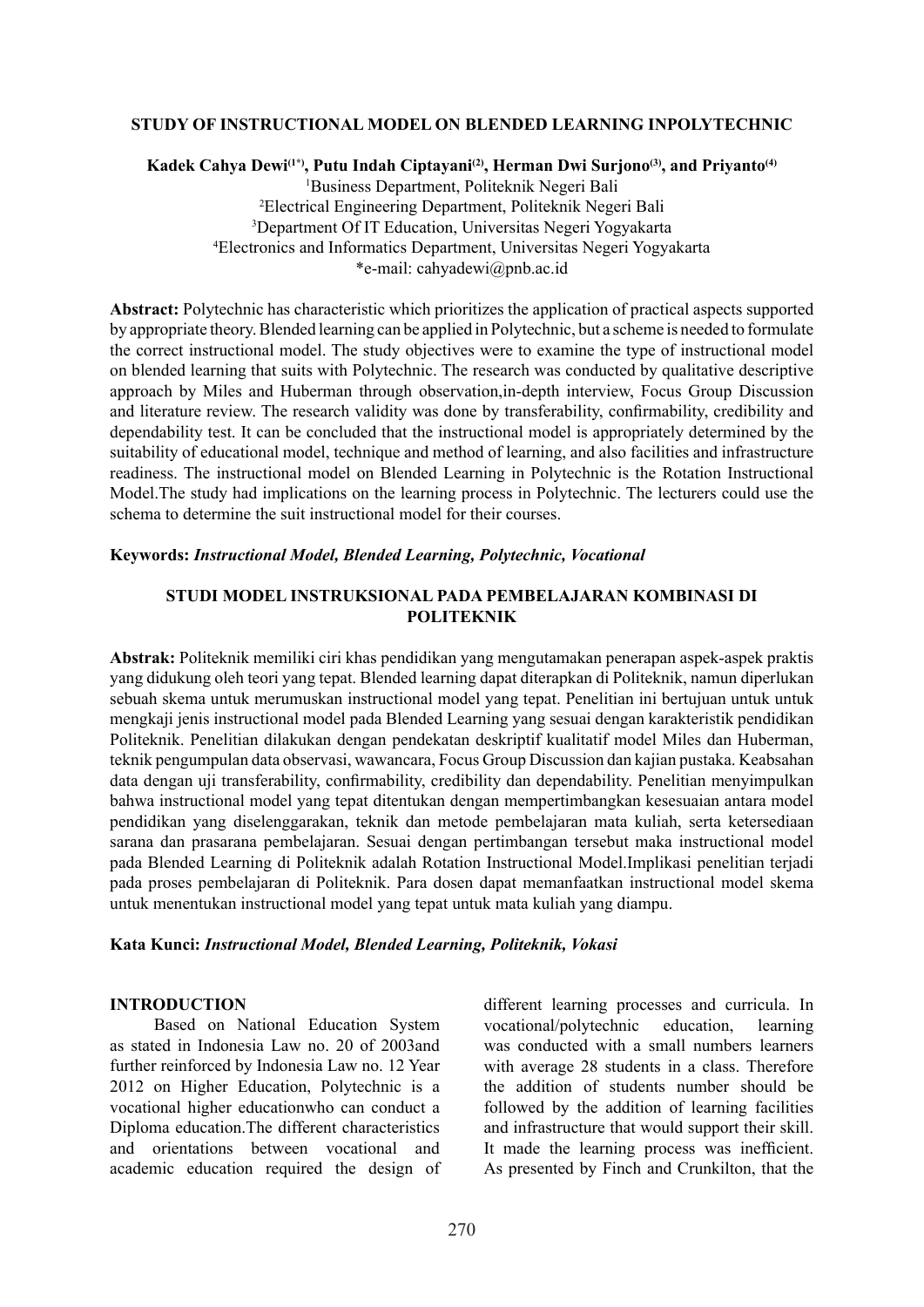ultimate success of vocational education was not only measured by learning achievement, but also on performance that was in line with the real world of work(Finch, 1999). Abie stated that vocational education graduates must have relevant skills supported by the foundations of science, service motives, and able to apply their abilities in various variations of circumstances, and have ethics, morals and values(Abie, 2014).

In line with Abie's opinion, the successful implementation of vocational education was largely determined by students, educators, curriculum and learning support facilities. In vocational education the design of the curriculum should concerned in the composition between practice and supporting theories appropriately. In vocational education the composition of the practice was more dominant than the theory. Haider argued that there was a difference between theory and practice so that curriculum preparation is not enough done by educators who only had teaching experience but should involve practitioners who are believed to be very aware of the conditions that exist in the working world(Haider, 2016). To meet the needs of the technical personnel of the community, the curriculum must be tailored to the needs of the students.

The overall quality of the educational process was not only depending on the quality of the curriculum, but also on the ability to realize it. The main factor that affecting the quality of the curriculum is the basic elements in the implementation process. The main implementation elements are: (a) adequate conditions; (b) the ability of teachers to convey the objectives and expected outcomes of the curriculum; (c) inform the curriculum structure and its role in the teaching process; (d) preparation of relevant learning materials; (e) ability in managing the learning implementation process; (f) monitoring and evaluation of instructional process realization; and (g) connect with companies and other social partners.

Vocational Curriculum Development Guidance Manual from the Directorate General of Learning and Student Affairs, Ministry of Research, Technology, and Higher Education (KEMENRISTEKDIKTI) stated thatstated that for implementing the curriculum in order to fit the expected curriculum documents, every course should complete with Semester Learning Plan (SLP) documents. SLP is a learning process plan that was prepared for learning activities in one semester to meet the learning achievements that charged to the course. On the implementation, the learning process should refer to the SLP that has been made including when conducted by online learning.SLP should contain the identity of the course, the learning achievement, the expected ability, the study materials, the method, the provided time, the student learning experience, the assessment, and the references. In line with the principles and content of the learning plan, the effectiveness of the learning process was also concerned. The effectiveness of the learning method was become one of the critical success factors.Along with the rapid utilization of ICTin learning process, there was a new concept of learning method. Currently the learning method was not only done conventionally face-to-face but also can be done online and can even be done by combining between face-to-face learning and online known as Blended learning (Hybrid learning)(Ghirardini, 2011). Blended learning is one of the learning methods that can be applied in higher education to improve the quality of learning. Yagci stated that learning supported by online learning methods could have a positive effect on increasing student motivation, and therefore have a positive effect on academic success(Yagci, 2016).Blended learning is well suited for encouraging collaborative and constructive learning that is strongly emphasized in today's learning styles (Wong, Hamzah, Goh, & Yeop, 2016). In Indonesia some universities have already implemented e-learning and the students responded positively to the e-learning (Herayanti, Fuadunnazmi, &Habibi, 2017; Divayana, 2017). While the utilization of ICT in vocational education had not been done optimally, it was still limited to utilization in theory learning course.

Implementation of blended learning in the learning process are found varies according to the discipline being taught, student characteristics and learning outcomes, and has a student-centered approach to learning design(Saliba, Rankine, & Cortez, 2013).There are four models that are generally implemented in blended learning namely Rotation model, Flex model, A La Carte model, and Enriched Virtual model(Brooke, 2015). The four models in their implementation must adapt to the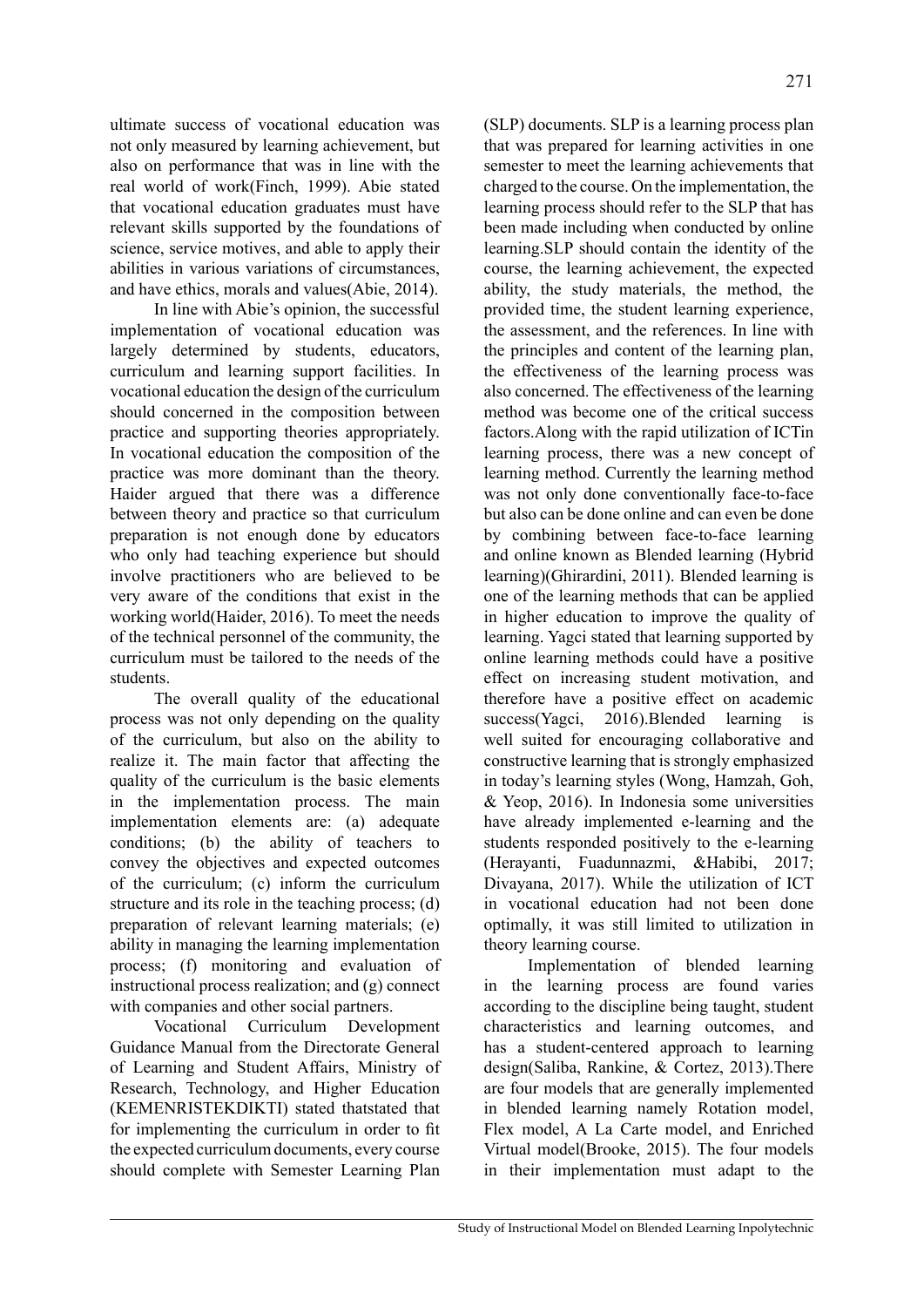technology used, time, instructional learning, and effectiveness in improving student skills.

Based on the description, the research question was how the schema to formulate instructional model on blended learning in Polytechnic. Then the study objectives wasto examine the instructional model on blended learning that was suitable to be implemented in the learning process in accordance with the characteristics of vocational education. The research was the beginning research ofModelling Vocational Blended Learning in Polytechnic

# **METHOD**

The research was a fenomenology qualitative research. The research was conducted by qualitative descriptive approach. The subject of research was Polytechnic civitas academica, while the object of research was instructional model on blended learning in polytechnic as delivered by Brooke. The research was held from March until August 2017 by observing the learning process at one of the Polytechnic in Indonesia. The technique of data collection was done by observation, in-deptinterview, Focus Group Discussion (FGD) and literature review. Respondents at the interview stage were Assistant Director of Academic Affairs, 6 persons of Head of Departments, and 13 persons of Head of Study Program.Respondents at the FGD stage were 45 people that were consisting of Assistant Director of Academic Affairs, the Heads of Department, the Heads of Study Programs and also the lecturers.The key informants were Assistant Director of Academic Affairs andthe Heads of Study Program. The literature review was conducted on the Indonesian government's policy on Polytechnic and previous research relevant to the instructional model on learning through blended learning.

The variables studied in this study include four aspects of instructional model blended learning that consisting of Rotation model, Flex model, A La Carte model, and Enriched Virtual model. The data analysis used wasdescriptive qualitative analysis as delivered by Miles and Huberman. The analysis yield description about instructional model from the relevant blended learning as an effective model in achieving the learning objectives in polytechnic.As Miles and Huberman qualitative analysis, the research divided into three activites namely data reduction, data display and conclusion. The research started from studying the problems of education in Indonesia until formulated instructional model which is appropriately applied to polytechnic higher education. The steps taken in this research namely:

- 1. Study of education problem in Indonesia
- 2. Study of vocational education paradigm
- 3. Study of ICT utilization in vocational education
- 4. Studyof Instructional Model on Blended Learning in Polytechnic
- 5. Formulation of instructional model determination scheme that described in Discussion part of this paper.

The research validity was done by transferability, confirmability, credibility test and also dependability test. The credibility test was conducted by triangulation model that assesed the data with some different technics such as observation, in-dept interview, and also FGD. The dependability test was done by audit from the experts.

Research design with the framework as shown in Figure 1.

# **FINDINGS AND DISCUSSION**

# *Findings***Education Problem in Indonesia**

Based on interview withAssistant Director of Academic Affairs, it was found that the meaning of globalization implies the integration of national life into global life.When linked in the field of education, globalization of education means the integration of national education into world education. The problem of globalization in education concerns to the output of education. In today's global era, the superiority of a country is no longer measured by comparative advantage that focuses on the potential of natural resources, but on the competitive advantage that is based on the possession of qualified human resources (HR). Based on the report of The Global Competitiveness Index 2017-2018 released by World Economic Forum, Indonesia is ranked 36 out of 137 countries, while for the competitiveness of higher education is still ranked 64th.

In building quality human resources as a competitive advantage, the role of education becomes very important. It needs to make changes in the paradigm of education as to provide significant changes in the pattern of learning that can empower the learners to be more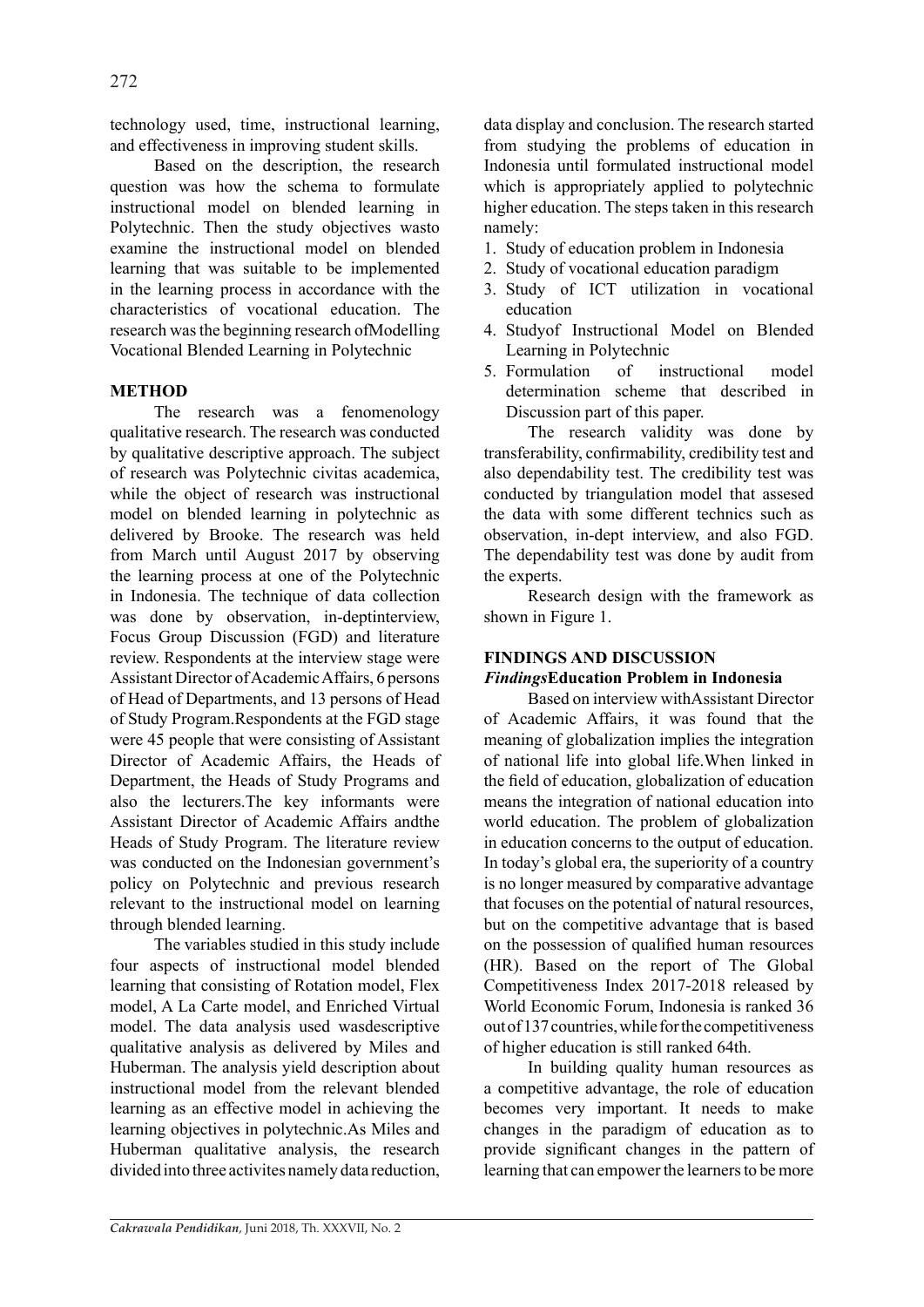

**Figure 1. Research Framework**

independent. An appropriate learning strategy developed today is student centered learning (SCL) by adopting the development of IT in learning (ICT). Utilization of ICT is able to create various learning media that is effective in transfer knowledge. In line with Suyanto's opinion that learning is no longer using a single media, takes place in isolation, teacher-student interaction in the form of information and teaching based on factual or knowledge (Suyanto, 2006).

Another problem faced by higher education in Indonesia, especially in vocational education is the low quality of graduates.This was found when interviewing the heads of departments and the heads of the study program. They got input from the external stakeholders like industry or graduate users. There were several factors of that problem, among others: unclear learning outcome, organizational issues, transparency and accountability, the design of learning in the form of curriculum documents that are not inline with the needs of industry, low ability and skills of academic and non-academic human resources, low quantity and quality of learning facilities and infrastructure. It was very worrying, because the graduates of vocational colleges that was expected to meet the needs of skilled workers for the industry was not achieved as expected. Actually, the graduates of vocational education contributed the increase of educated unemployment rate in Indonesia.

According to the Institute for Policy Research and Development study Indonesian Education Region V (2017), the availability of facilities and infrastructure of adequate learning facilities as a key element in realizing the quality of higher education. Beside that Kartikasari's research also described that learning facilities and infrastructure as physical evidence was one of the main factors in the selection of universities (Kartikasari, Sinarti, Hidayat, & Irsutami, 2014). From the results of the study with the limited facilities owned by vocational colleges, it required the innovation in the learning process in order to run effectively and efficiently. One alternative that can be taken into consideration is by designing ICT-based learning process. As mentioned by Yagci, that online learning methods could have a positive effect on increasing student motivation, and therefore have a positive effect on academic success (Yagci, 2016).

# *Vocational Education Paradigm*

Based on literature review, it was found in the explanation of pasal 16 ayat 1 Indonesia Law No.12 of 2012 about Higher Education that vocational education was education that prepares students to have skills and high work ability. Vocational education curriculumwas prepared jointly with the professional community and professional organizations that are responsible for the quality of service in order to qualify profession professional competence. Vocational education had included professional education. The paradigm of vocational education was to encourage human development comprehensively by building human resources that have a balance between skill and professionalism. Graduates of vocational education were expected to have a balanced ability between soft skill and hard skill.

Respondents (Assistant Director of Academic Affairs and the heads of the study program) also said that currently vocational higher education is required to be able to produce internationally qualified graduates equipped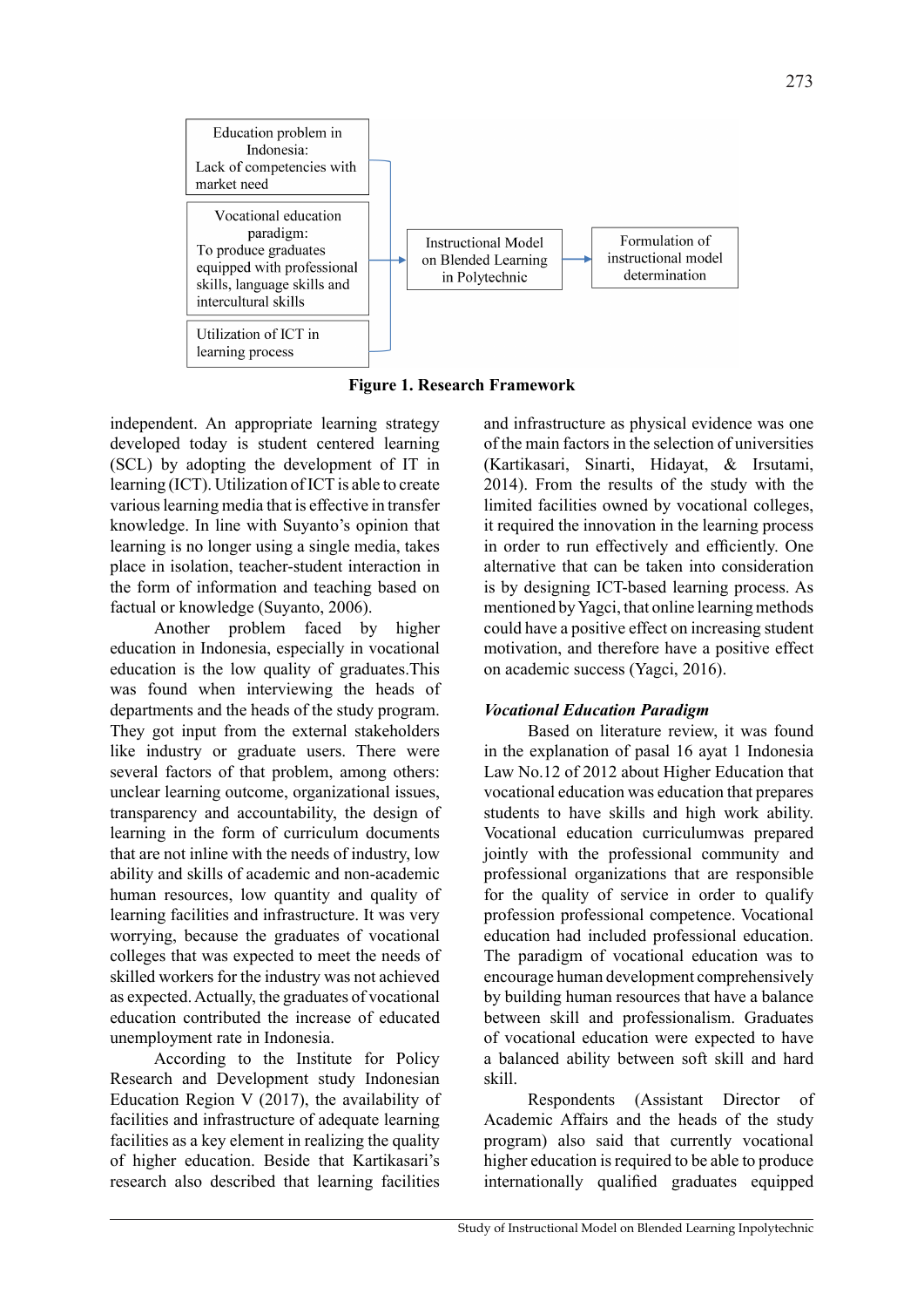with professional skills, language skills and intercultural skills. The vocational college should also be able to contribute to the development of graduates who are competent, critical and solutive in dealing with Asean Economic Community (AEC) 2015. The challenges faced today in the development of vocational higher education is concerned with efforts to equip graduates with skills in accordance with the needs of the business world and industry, among others: leadership competencies, digital literacy, communication skill, emotional intelligence, entrepreneurship, global citizenship, problem solving, and teamwork. In line with Pearson study (Finch, 1999) as quoted by tribunnews. com, education era nowadays is no longer just 3Rs (Reading, wRiting, and aRithmetic), but must also involve new skills that are needed by the working world today. Slamet's research also found that vocational education can play a key role in economic development if its alignment with the world of work around it is sought continuously, both in terms of quantity, quality, location, and time.

Vocational education would also play a role in economic development if it is able to integrate its programs with the existence of regulation, policy, planning, and government budgeting in the era of regional autonomy (Slamet, 2011). For Indonesia, the role of vocational education was enormous in promoting more advanced economic growth. The responsibilities of higher education institutions were needed in designing innovative learning process. Based on the guidance of curriculum preparation for vocational education in 2016, the characteristic of vocational higher education was to have profession-oriented and working world oriented graduates profile. The curriculum was designed for learning outcomes, among others graduates that have a standardized professional attitude, practical knowledge, special skills with working world oriented and had general skills in responsibility and could following the standard operational procedures. Therefore, the vocational education curriculum in its implementation should consider appropriate methods, strategies and learning models.

Vocational learning paradigm changed in the current era demand, it needed changes in teaching methods that follow the industry trend change, information systems, quality of education and learners which have a significant relationship with the pedagogical methods and the needs of the workforce. Assistant Director of Academic Affairs said thatnowadays the methods of teaching in vocational education generally was the learners are taught the theory in theclassroom and apply them in practice tasks. Supposedly the relevant methods was developed so that learners were able to collect, select, filter, assimilate information in a creative and able to inspire the students to develop skills and to teach students to learn actively and effectively. With limited facilities vocational colleges were required to make improvements to the design and learning process with various alternatives that can answer the demands of the current education paradigm.

According to Kirby Yang, the innovative development of pedagogy and vocational education curriculum in the knowledge-based economy era is aimed at producing the following human resources: (1) creative, innovative, and management skills, (2) having initiative, and able to work independently as a team member, (3) have adaptive and integrative resourceful talents (resources) to meet the needs of technology development (Rau, 2006). According to Hopkin's research results, there are four components in effective vocational education teaching, namely teaching relationships (the relationship of teachers and learners), teaching models, teaching skills and teacher reflection (Hopkins, 2007). The synergy of these four components was believed to be able to support the creation of effective teaching.

In the context of teaching models, vocational education was very relevant in organizing Role-Play & Simulation, Cooperative Learning (CL), Collaborative Learning, Contextual Instruction (CI), Project Based Learning and Problem Based Learning and Inquiry. In addition, vocational education was also relevant organized by Small Group Discussion method, Case Study, and Discovery Learning (DL). In accordance with the characteristics of the process of organizing vocational learning was required lab/workshop/ studio that support the achievement of work competence.

# **ICT Utilization in Vocational Education**

Referring to the problems encountered in higher education and the learning paradigm changes in vocational education, the quality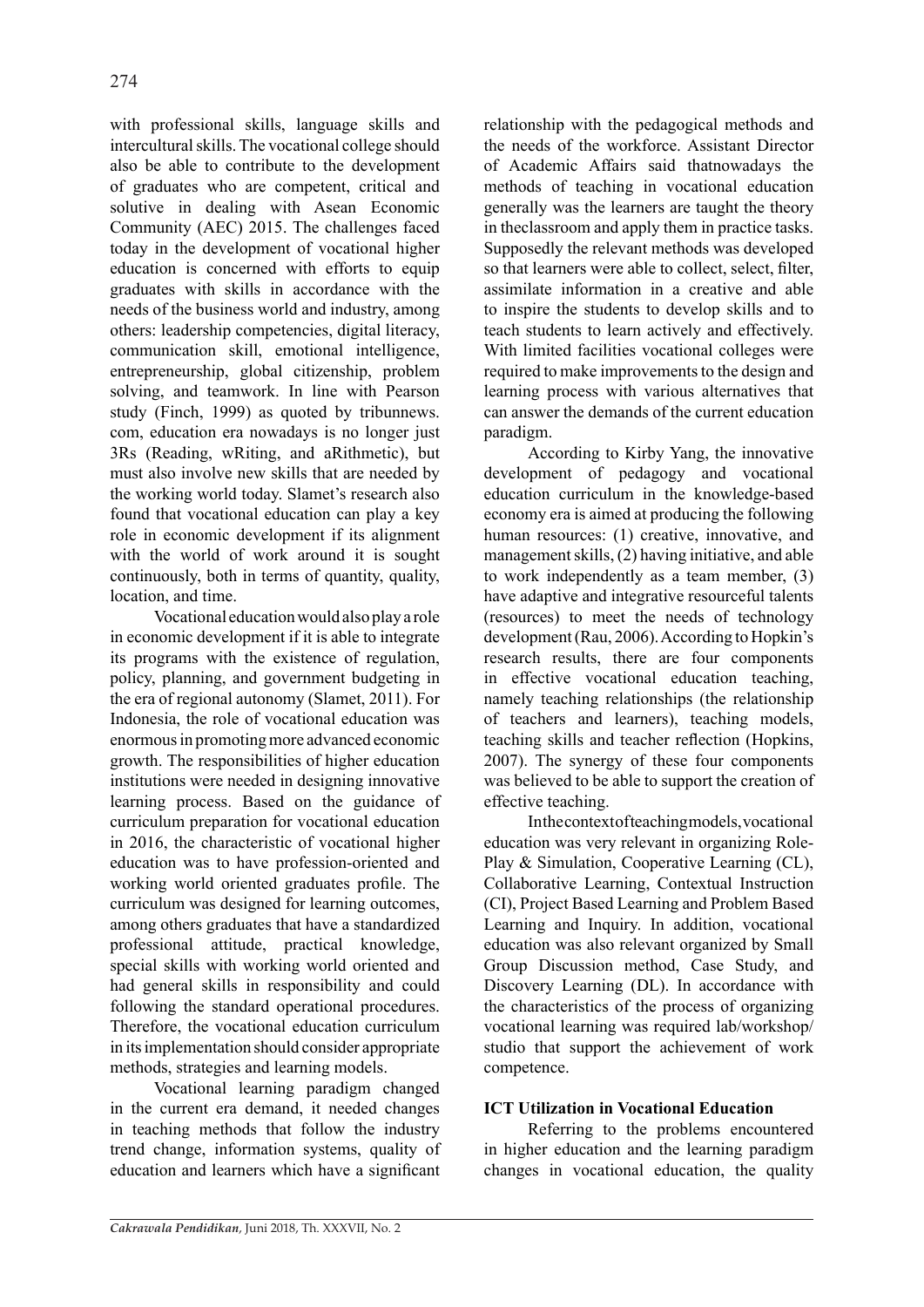of the developed learning system must be able to quickly fix the various weaknesses. The low quality of education was seen from the educational process and graduates provide an illustration of the low quality of the education system organizing process. Improving the quality of education process should be done, one strategy was to change the conventional learning system with a moreeffective and efficient learning system with the support of adequate facilities and infrastructure. Learning by utilizing the means of information technology was one appropriate alternative and could overcome various learning problems.

Assistant Director of Academic Affairs described that learning process of Polytechnic education was conductedby face-to-face, structured and independent learning. Face-toface learning was done with direct interaction between lecturers and students that can be done in classroom, laboratory, or workshop. Structured learning was done with the assistance of the lecturer, and independent learning carried out independently by the student for the purpose of enhancing the knowledge of students to relevant knowledge areas. The head of study programs also explained that the current polytechnic learning system was still characterized Teacher Centered Learning (TCL), where the learning process was centered with the teacher. This condition was not in line with the government's expectation that the learning system in higher education refers to student-based learning system (SCL).The lecturers on FGD shared their experience in implementing learning system in Politechnic, and they stated Polytechnic learning system should conducted more portion on face to face learning than online learning. Therefore, the use of ICT in learning in polytechnics can be done by combining face-to-face learning with e-learning approach commonly called Blended Learning.

According to The Clayton Christensen Institute, Blended learning was an instructional methodology that utilizes technology as a more personalized learning approach, giving students opportunities to control time, place of learning, and encourage student speed in the development of a wider and integrated insight. There are four instructional models that are generally applied in the current learning process, namely:

- 1. Rotation model: learning takes place in a number of different activities, including whole group teaching, small group teaching, peerto-peer activities, tasks, and individual work on a computer or tablet. In the rotation model, there are several different implementation settings: (1) Station rotation; students learn through a series of classroom activities during one or more class periods, at least one of the teaching activities through technology; (2) Individual rotation: students learn based on individual perceptions determined by lecturers with the help of technology-based assessment tools. (3) Lab rotation: students work on individual and online instructions in the lab either whole class or in small groups; (4) flipped classroom: students receive instruction in the form of online learning outside the day of the lecture and the task or project is done in the classroom with the guidance of the lecturer.
- 2. Flex model: instructional materials and instruction are given online and the lesson is self-guided. Lecturers remain in place, while the students work independently, individually tailored learning students and lecturers accompany. This model provides flexibility in learning, and lecturers act as mentors.
- 3. A La Carte model: students receive certain instructions online. Lecturers act as online instructors who are not on campus.
- 4. Enriched Virtual model: students are asked to conduct face-to-face sessions with lecturers, but then complete their tasks online. Students may not meet with their instructors every lecture schedule, but there are scheduled face-to-face but unlike the optional lecture hours.(Staker & Horn, 2017).

# **Instructional Model on Blended Learning in Polytechnic**

Based on observation and Focus Group Discussion (FGD), it can be resumed thatthe pattern of learning with more dominant faceto-facewas contradictory with the availability of facilities and infrastructure. Polytechnic learning contents required the composition of practice was greater than the composition of the theory in percentage. Limitations of classrooms, limitations of laboratory and workshops including the availability of equipment have not been able to provide opportunities for students to make the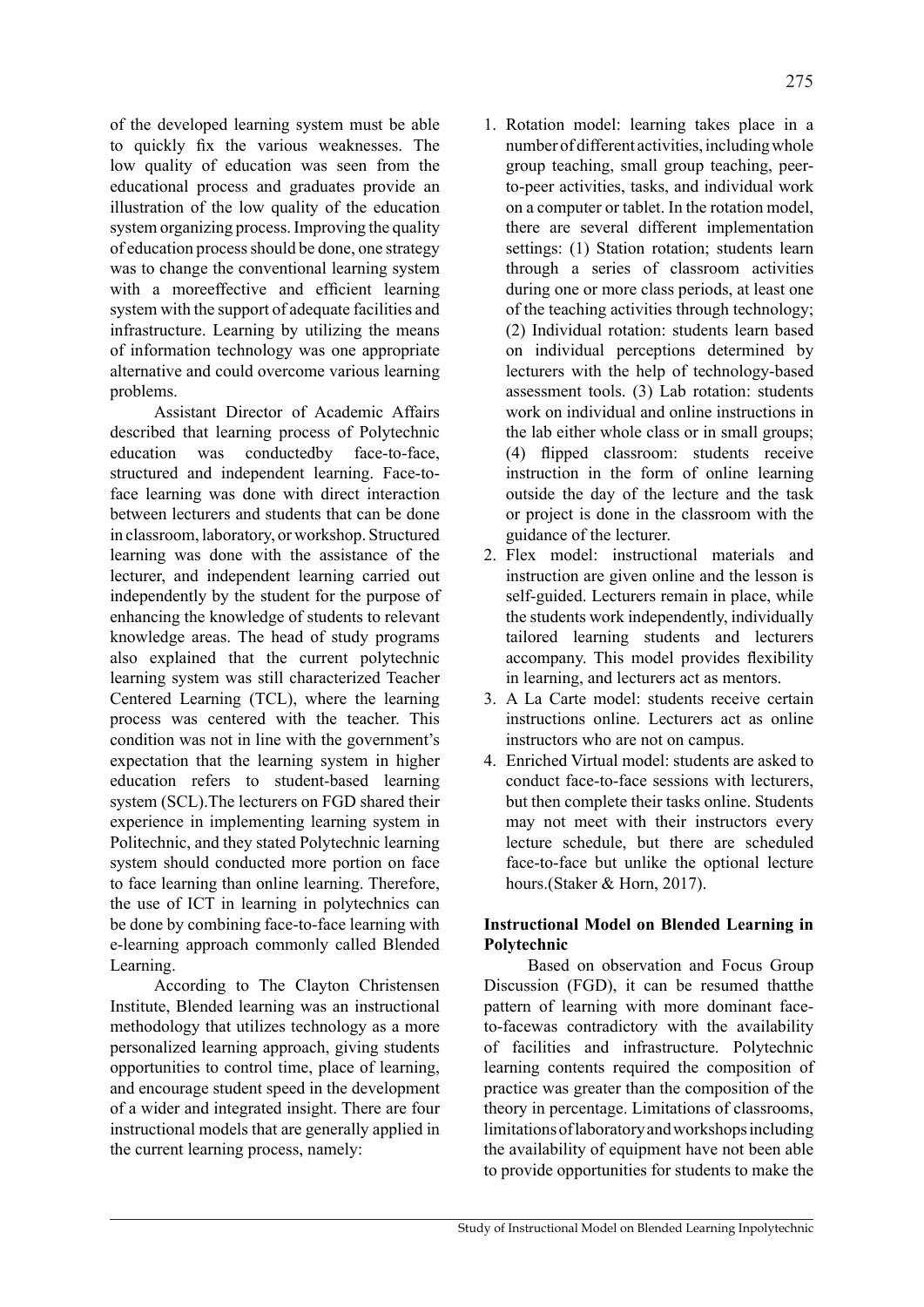learning process ideally.Limitations were not able to achieve the target as expected from the learning achievement.Many constraints faced by lecturers in transferring knowledge and skills to learners. So, the effectiveness of the learning process was still not effective as expected.

In dealing with field conditions in real terms, the learning process in the polytechnic was not designed in accordance with the schedule of lectures optionally, especially in the process of implementing practical and practicum learning. The heads of department in technology field described that the implementation of practice and practicum in lab or workshop was done with block and semi-blocksystem. This system divided the class member into group according to the project to be done.

Block system in polytechnic was done in practice subject with full time in certain time span without any theoretical lecture. It mean that needed more effort in scheduling. With this block system, there was a relatively long grace period and needed more than one teacher, between the theory given and the practice to be done in line with the theory that already given.The workload of lecturers was not ideal in accordance with national standards of college.

The head of Electrical Engineering Study Program described about semi-block system. In semi-block system, studentswas divided into working groups on each project differently. The disadvantageswere the projects done by each groupbut they had not followed the instructional sequences activity. This weakness affects the student's understanding of unstructured projects in accordance with the actual work order of practice. This is certainly need a harder effort from lecturers and students in making work instructions.

Observing the real condition of the implementation of learning in polytechnics currently showed that the implementation has not been run effectively, several cause factors were the timing that becomes ineffective, the limited facilities and infrastructure caused the process of learning practices to be unstructured in the order of the actual process. The process of implementing the currently applied learning has not given the guarantee of independence as a learning system based on student centered learning. The current weakness of the polytechnic learning system still refers to the conventional learning system, it's not yet utilizing ICT as a medium in supporting the effectiveness of learning.

Blended learning class outcomes were better than the classic class. In addition, blended learning students were more active on assignments than regular classes (Mutaqin, Marethi, & Syamsuri, 2016). The pattern of learning in polytechnic was still prioritize the process of face-to-face learning in collaboration with online learningimplementation. In the polytechnic learning guide, the assessment component was still consider the level of student attendance in each meeting. Assistant Director of Academic Affairs said that student expected to attend at least 75% of the total lecture hours in one semester. It is intended that students have discipline. Attendance was also the basis of policy evaluation on the success of student learning. Polytechnics may dismiss a student if not complying with the level of attendance in stages through the provision of Warning Letters I (WL I), WL II and WL III were continued with the current graduation ratings be Passed Trial for Absent. The research also observed the Warning Letters history documents.

The research found that the problem faced by polytechnics in the utilization of ICT in learning was not in the ability of lecturers and students in the mastery of technology. From the interviews conducted with the lecturers it is known that the lecturers have not understood how to utilize blended learning instructional model in supporting the learning process. It is necessary to strengthen the ability of lecturers to utilize ICT and encourage cultural change to focus more on online learning system.As known there were four instructional models that exist in blended learning, but not entirely applicable to learning in polytechnic. The choice of instructional model should consider several things, such as learning achievement, instructional media, learning strategies and evaluation.

# **Formulation of Instructional Model Determination Scheme**

Based on data findings in step 1 until step 4, someaspects that become consideration in determining the appropriate instructional model for a college especially in polytechnic were the model and the pattern of higher education, the techniques and methods of learning on each course, and the availability of facilities and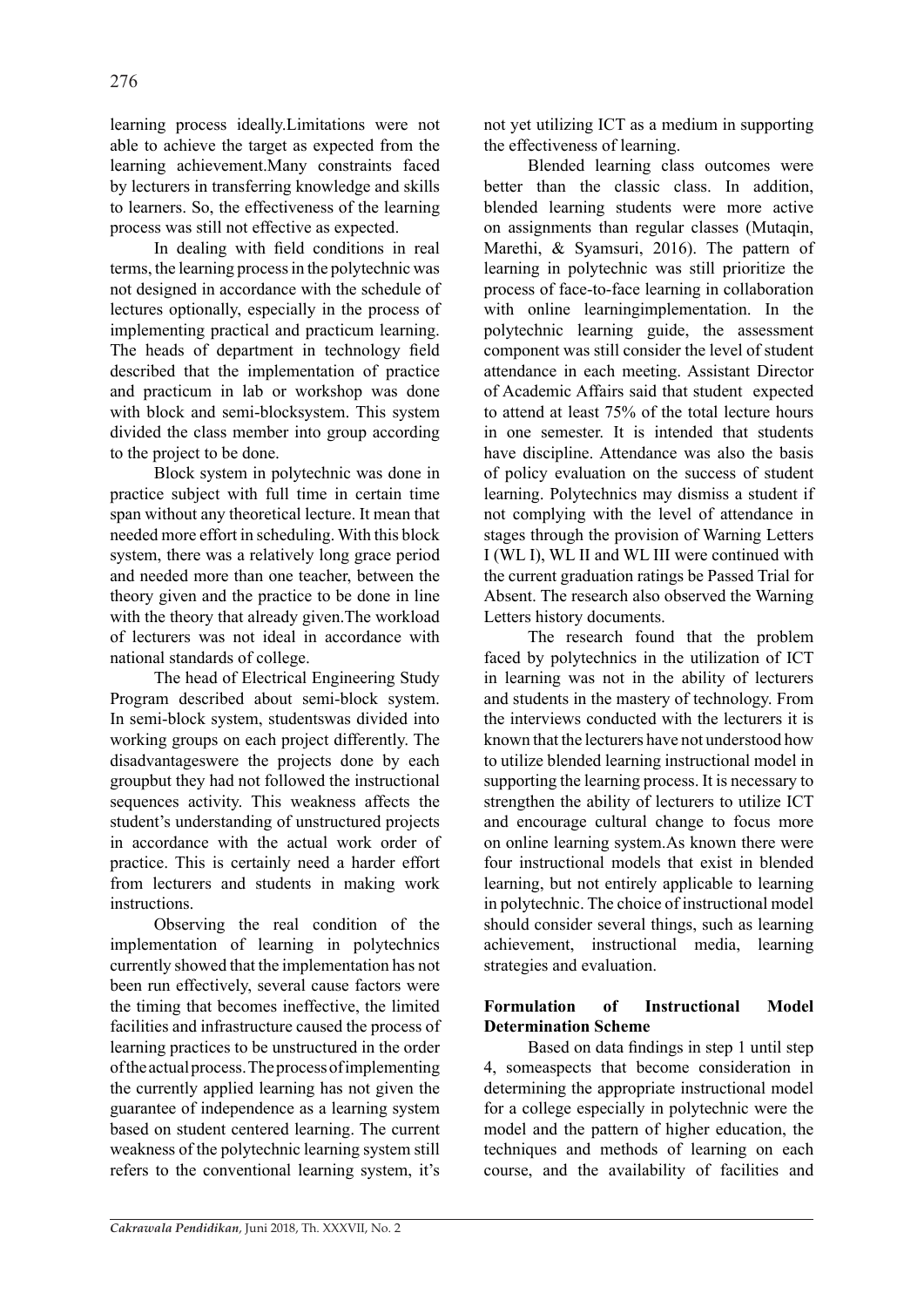infrastructure. The scheme of instructional model determination can be presented in Figure 2.

Based on the scheme of Figure 2 that is associated with the pattern and characteristics of learning in polytechnics, furthermore can be formulated instructional model on blended learning that can be applied in the learning process of vocational education. The study case of learning at one of Polytechnic in Indonesia found that the determination of instructional model is considered to be done by identifying three aspects as shown in Figure 2.



#### **Figure 2. Instructional Model Determination Schema (source: FGD's result 2017)**

### *Discussion*

This research part discussed about the research question based on the reserach framework in Figure 1. On the first step about the education problem in Indonesia, it can be concluded that there were two main problems which are Indonesia competitiveness rank that was still need to be improved and the low quality of graduates. The second step about vocational education paradigm, it was found that vocational education should be produced skilful graduates that have working world oriented. But it also found that the learning process in vocational education was still categorized as ineffective and inefficient. Then the third step study about ICT utilization, the research found there was blended learning approach that utilize ICT in vocational education, and there were many kinds of instructional model on blended learning that could be implemented in Polytechnic learning to improve its learning process was found on the fourth step.

The discussion section of this paper then would much discuss about the formulation of instructional model determination schema. To determine which of instructional model that suitable with the learning course, the reserach formulated the schema of instructional model determination that can be seen in Figure 2. The following described the analysis of each indicator that became a consideration in the selection of instructional model in accordance with the characteristics of polytechnic education.

First, learning model was still applied face-to-face approach with a minimum limit of 80% face-to-face and 20% with electronic media. From the techniques and methods of learning aspect, the observation found that with the implementation of e-learning was not an obstacle in the utilization of ICT-based learning. The problem faced is the lack of knowledge and skills of the teaching staff in the utilization of ICT as an alternative in achieving the target of learning effectively and efficiently. The lack of learning culture from teachers become a critical point of the lack of innovative ICT-based learning. It was a challenge for the research site to continue encourage faculty to further improve IT skills.Currently e-learning at Polytechnic served as a supporting e-learning in the provision of digital teaching materials for students as a substitute of the previous textbooks (hand-out) in print.Rusli and Negara(2017) found that animation in multimedia interactive learning gave a positive effect in improving students' learning outcomes. Zere at al. (2016) also found that the use of pictures and sound that is the typical characteristic of e-learning, help to make learning more internalized, which can positively affect students' creativity. Creative content has high impact in the successful of blended learning. All staffs must be well-prepared in order to use ICT and produce creative content. Lalima & Dangwal (2017) stated that well-trained teacher in using ICT and develop content in digital form so that it can be available to students online.

Second, the limitations of learning facilities, especially in the classroom, as well as practical tools were still a constraint in implementing quality learning process. Block or semi-block system that applied in practice subject was still not able to answer requirement of graduate competency achievement maximally. The current system requires less than ideal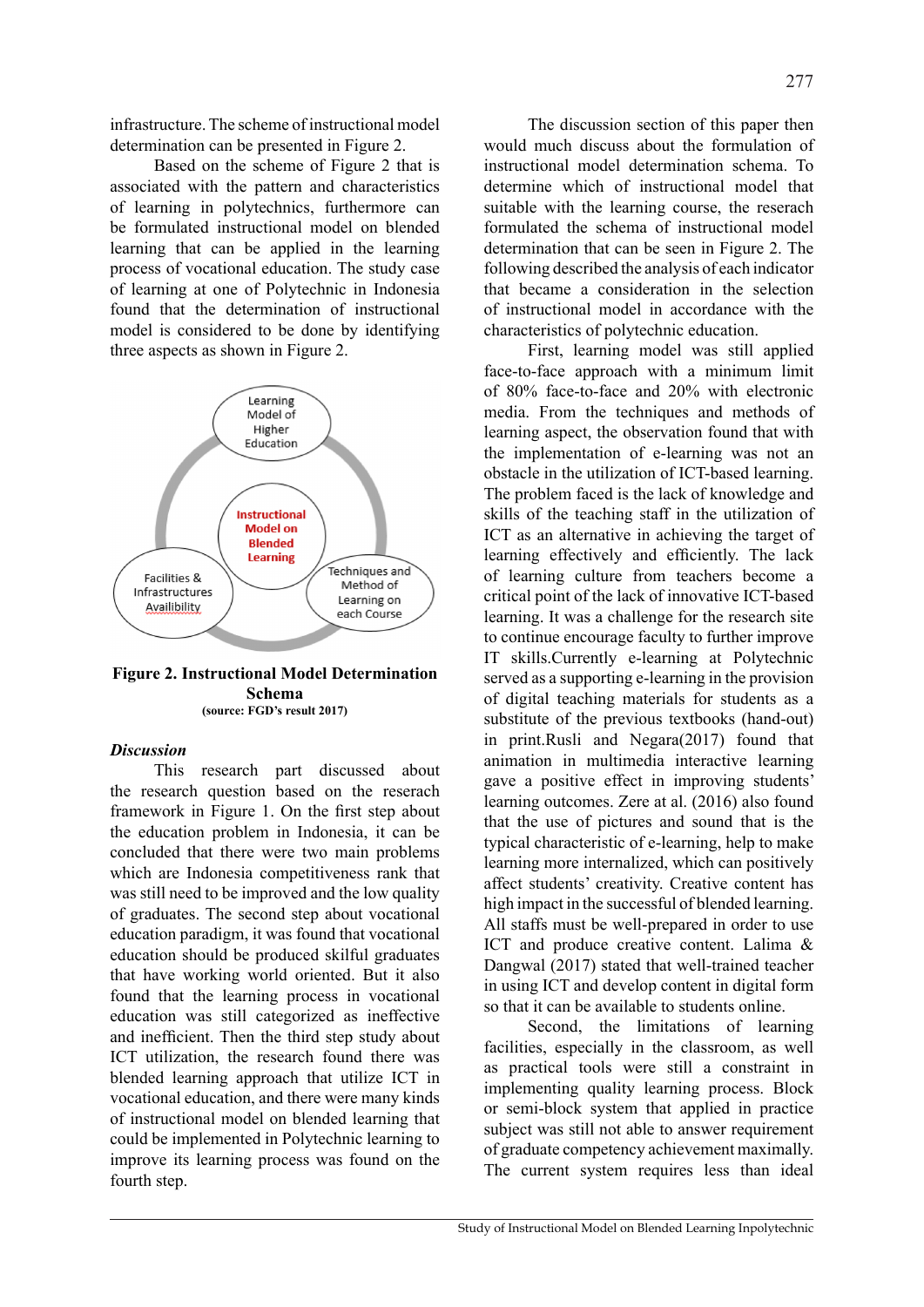learning timeand requires a greater number of faculty. So, the learning schedule does not work properly. Gregory et al. (2012) uses blended learning resource to prepare the laboratory preparation (BPORC). BPORC has been shown to successfully improve the capacity of second year students to prepare more effectively for laboratory classes and have a positive impact on the capacity of students to achieve desirable learning outcomes. By using e-learning resource to prepare laboratory class, students can learn the theory and identify the problem online, so the face-to-face and laboratory section can be done well and more case study can be solved. For limited resource of laboratory tools, a use of virtual laboratory such as used by Ye et al. (2016) can be considered to implement using blended learning in research site.

Third, the techniques and methods of learning in research site were still designed for the needs of conventional learning systems with the dominant system with face-to-face. Conventional learning patterns such as this do not provide opportunities for students to be more flexible in learning. The weakness of this conventional system makes the learning system not achievable based on student (SCL). The use of blended learning system is highly relevant to the need to produce graduates to have comprehensive capabilities. The pattern can combine the theory of behaviourism, cognitivist and constructivism to form meaningful learning.Zere at al. (2016) found that e-learning will enable students to specify their learning trend with respect to their own problems and abilities. This independence in studying and learning is the effective element in learning that is not used in regular traditional classes; the ICT application in e-learning enables learners to control their learning process.Yagci stated that learning supported by online learning methods could have a positive effect on increasing student motivation, and therefore have a positive effect on academic success(Yagci, 2016).

From the aspect of the availability of facilities and infrastructure and also network infrastructure, based on the survey results is considered sufficient in the implementation of learning systems based on blended learning. So, the implementation of blended learning in research site is very potential to be applied. The implementation of blended learning system for reserach site has considerable benefits in order to overcome the problem of availability of study space, study time, and the availability of practice equipment and practicum which is still not sufficient. With the compilation of curriculum in each study program, one of the implementation requirements of blended learning can be fulfilled in terms of availability of learning achievement.

By looking at the real condition of the learning process in reserach site, the instructional model in the appropriate blended learning is by applying the rotation model. That's because of 80% classroom meeting (face-to-faceapproach) regulation. So, rotation model was the suit instructional model for Polytechnic. There were many types of instructional model, namely station model, rotation lab, individual rotation, and flipped classroom. Station model, rotation lab, and flipped classroom model can be applied in Polytechnic. But one sub model that cannot be applied is individual rotation model. This is because the system used in Polytechnic was based on Semester Credit Units in package form. The students could not determine the choice of courses to be taken in one semester. Therefore, the students could not individually choose their online learning course.

In theory learning that held in classroom, students are divided into groups with different learning tasks. One of these groups can take advantage of online media in the development of knowledge. In theory learning is implicitly embodied in it skills as a course achievement. With the implementation of this station model method, it can give special benefit in learning achievement with respect to the development of character and attitude of independence, special skills, general skills, and knowledge in accordance with the demands of the curriculum based on the Indonesian National Qualification Framework (KKNI).

The lab rotation model allows students to rotate in learning on predetermined schedules. Some students may study in the lab with the supervision of the instructor and some learn independently using the online media on the instruction of the lecturer who handles the course. The point in this model is that students still refer to the concept of face-to-face approach supported by the use of online learning media and can run effectively with the limited facilities owned in the lab/workshop.Next is the flipped classroom model, which is an inverted learning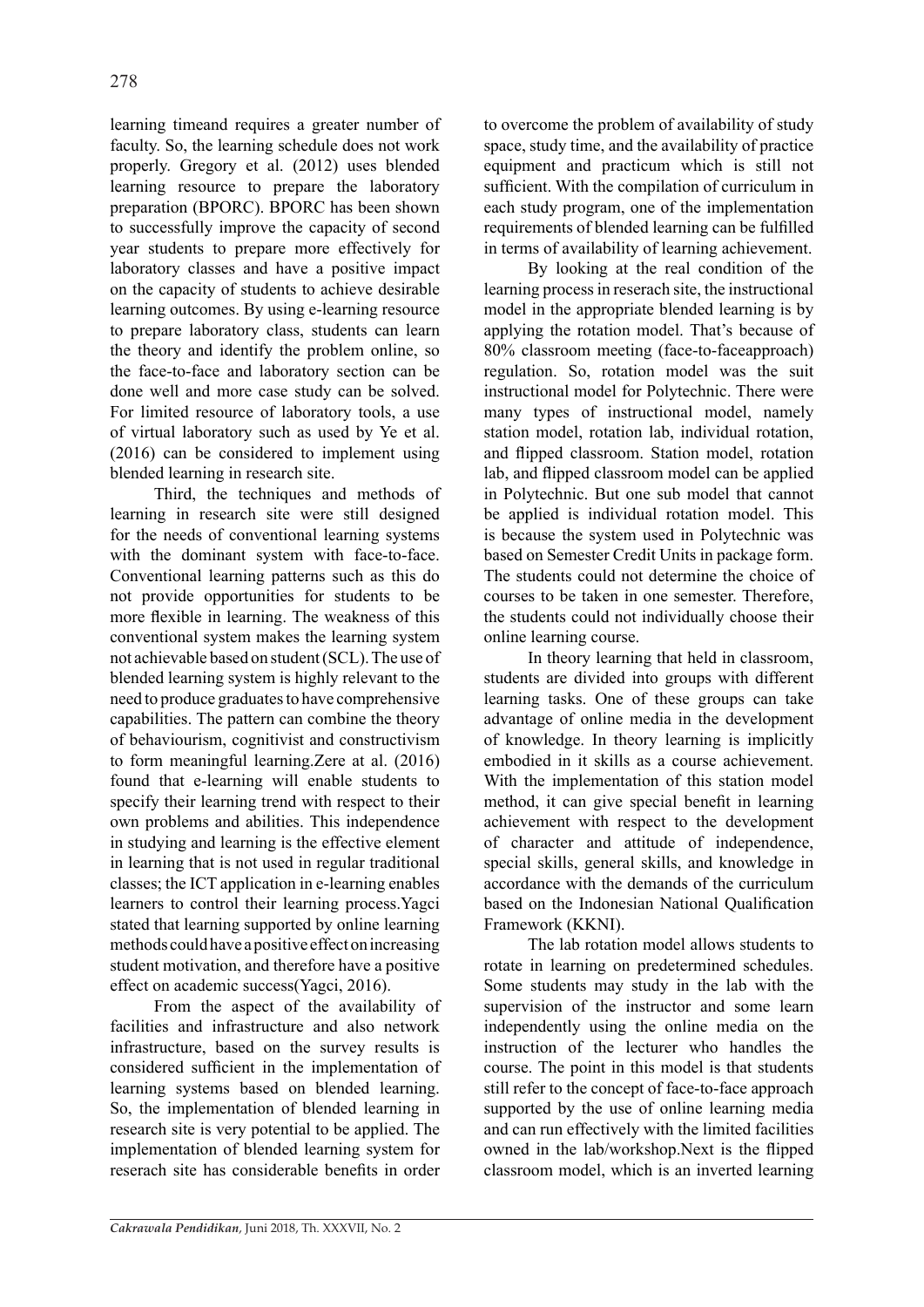model that lecturers present the material through online media and use face-to-face classes to provide an explanation of the work of the given task or project. So that lecturers can have more time in facilitation and provide understanding to students in more detail for completion of task or project.

For other instructional models, such as flex models, A La Carte models, and Enriched Virtual models are difficult to apply because they do not fit the learning characteristics of polytechnics. In flex models where learning follows the needs of students and has a very high freedom to make choices. It is not possible to apply in polytechnics with educational policies that have been established in the system and educational guidelines. A La Carte model provides learning to online students and lecturers, where face-toface learning is a complement to online learning. Included also with Enriched Virtual instructional model that makes the learning process entirely online. Surely this is not in accordance with polytechnic education policy. This is in line with Chou's concept of conducting research on the most optimal proportion of face-toface with e-learning. The study found that the best proportion for face-to-face meetings with e-learning is 2: 1, then 1: 1 and the worst is 3: 1 (Chou, Chuang, & Zheng, 2013).

Based on the analysis of FGD results and observations it has been found that the learning pattern based on blended learning relevant to polytechnic is by rotation model method. Furthermore, in implementing this rotation model should be followed by instructional design of relevant learning model. Aspects to consider were:

- 1. Course content and learning unit analysis, such as subject content, coverage, relevant topics and semester credit units;
- 2. Learner analysis, such as student education background, age, sex, employment status;
- 3. Learning context analysis, such as what the desired learning competition should be discussed in depth in this section;
- 4. Instructional analysis, such as what teaching materials are grouped according to importance, arranging tasks from easy to difficult;
- 5. State instructional objectives. This instructional objective may be structured on the basis of the results of the instructional analysis;
- 6. Construct criterion test items. The preparation of this test can be based on the stated instructional objectives:
- 7. Select instructional strategy. Instructional strategies can be established based on existing facilities.

# **CONCLUSION**

Based on the study that has been done, there were three considerations in formulating the right instructional model for blended learning. First was the institution learning model, second was the course's technique and method of learning, then third the institution facilities and infrastructures. In accordance with these considerations, it can be concluded the rightinstructional model on Blended Learning in Polytechnic is the Rotation Instructional Model. There was one type of rotation instructional model that could not be applied in Polytechnic, it was Individual Rotation Model. The others type namely station model, rotation lab, individual rotation, and flipped classroom could be applied in Polytechnic. The study had implications on the learning process in Polytechnic. The lecturers could use the schema to determine the instructional model that suitable on their courses. In research site,practice courses that held in laboratories or workshops really appropriate to apply the lab rotation model in its application due to the condition of learning facilities and infrastructures.

## **ACKNOWLEDGEMENT**

Gratitude is dedicated to DRPM DIKTI who has funded this research and Universitas Negeri Yogyakarta who are willing to guide us in the implementation of research, and also Politeknik Negeri Bali which gives full permission and support for this research. We would like to thank the Cakrawala Pendidikan which provides an opportunity to publish the results of this research.

## **REFERENCES**

- Abie, S. 2014. Curriculum Models: Product versus Process. *Journal of Education and Practice*.
- Brooke, E. 2015. *Learning and Rosetta Stone Four Keys To Success Using Blended*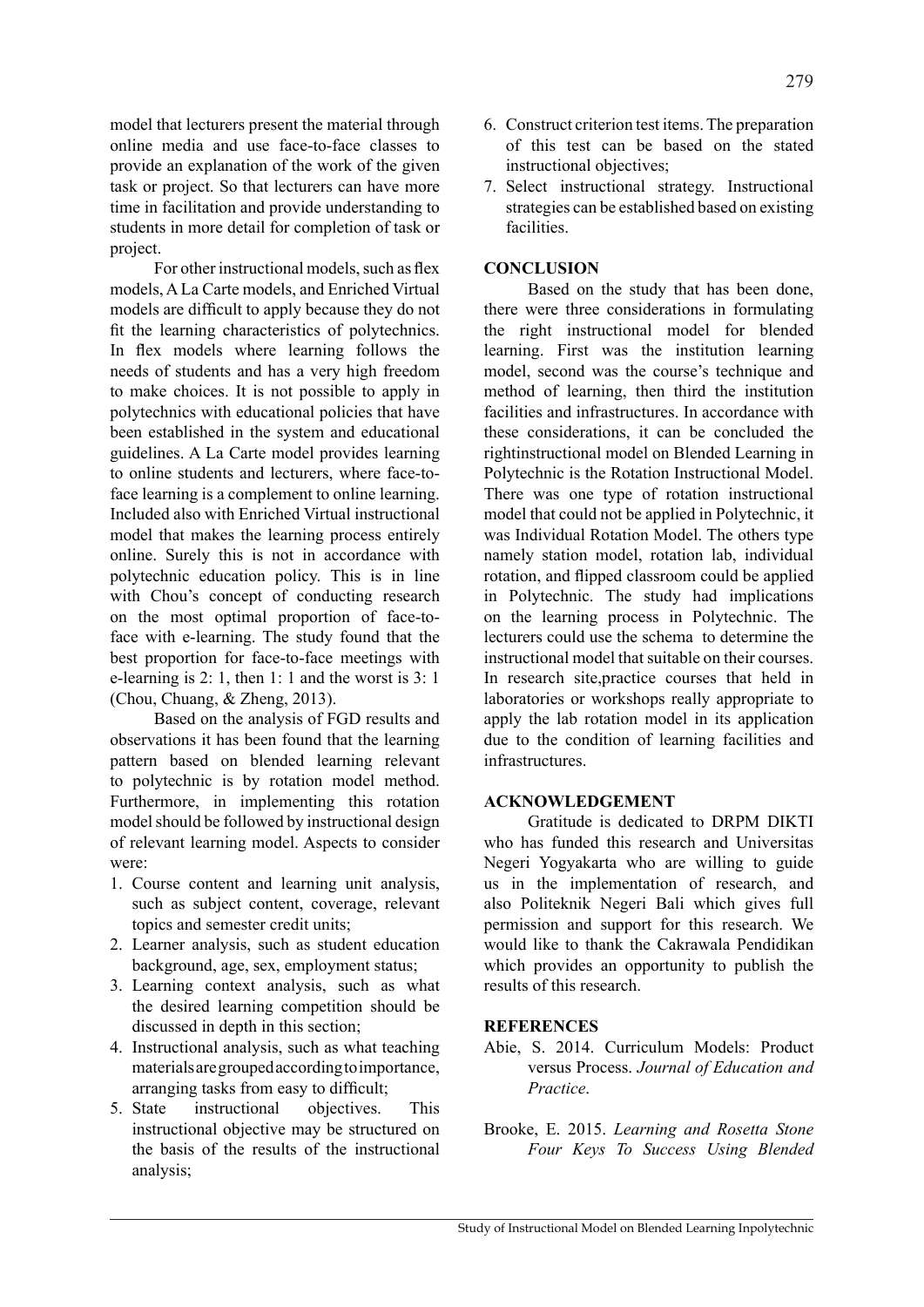*Learning.* Lexia Learning. Retrieved from www.lexialearning.com.

- Chou, C. T., Chuang, C., & Zheng, B. 2013. The study of blended learning on a vocational high school in Taiwan. *International Journal of Modern Education and Computer Science*.
- Divayana, D.G.H.2017. Evaluasi Pemanfaatan E-Learning Menggunakan Model CSE-UCLA, *Cakrawala Pendidikan*,  $XXXVI(2)$
- Finch, C. R. 1999. *Curriculum Development in Vocational and Technical Education: Planning, Content, and Implementation.* Pearson.
- Ghirardini, B. 2011. *E-learning methodologies: A guide for designing and developing e-learning courses.* Food and Agriculture Organization of the United Nations (FAO).
- Gregory, Sarah-Jane, Trapani, D., Jenny. 2012. A Blended Learning Approach to Laboratory Preparation. International Journal of Innovation in Science and Mathematics Education
- Haider, G. 2016. Process of Curriculum Development in Pakistan. *International Journal of New Trends in Arts, Sports & Science Education*.
- Herayanti, L., Fuadunnazmi, M., & Habibi. 2017. Pengembangan Media Pembelajaran Berbasis Moodle Pada Matakuliah Fisika Dasar. *Cakrawala Pendidikan*,  $XXXVI(2)$
- Hopkins, D. 2007. *Every School a Great School.* Maidenhead: McGraw Hill/Open University Press.
- Kartikasari, D., Sinarti, Hidayat, R., & Irsutami. 2014. Analisis Persaingan Pendidikan Tinggi Di Batam Dari Perspektif Politeknik Batam. *Cakrawala Pendidikan*, XXXIII(2)
- Lalima, & Dangwal, K. L. 2017. Blended Learning: An Innovative Approach.<br>Universal Journal of Educational Iournal of Research
- Mutaqin, A., Marethi, I., & Syamsuri. 2016. Model Blended Learning Di Program Studi Pendidikan Matematika UNTIRTA. *Cakrawala Pendidikan*, XXXV(1)
- 2016. *Pedoman Penyusunan Kurikulum Pendidikan Vokasi.* Indonesia: Direktorat Pembelajaran dan Kemahasiswaan Kemenristekdikti .
- Rau, D.-C. C.-T.-P.-H. 2006. Development and Teaching Approaches of Technical and Vocational Education Curricula. *9th International Conference on Engineering Education.* San Juan-Puerto Rico.
- Rusli, M., & Negara, I. K. R. Y. 2017. The Effect of Animation in Multimedia Computer-Based Learning and Learning Style to the Learning Results. TOJDE: Turkish Online Journal of Distance Education
- Saliba, G., Rankine, L., & Cortez, H. 2013. *Fundamentals of blended learning.* University of Western Sydney.
- Slamet, P.H. 2011. Peran Pendidikan Vokasi Dalam Pembangunan Ekonomi. *Cakrawala Pendidikan*, XXX(2)
- Staker, H., & Horn, M. 2017, October 10. *Classifying K–12 Blended Learning.* Retrieved from www.christenseninstitute. org: https://www.christenseninstitute.org/ wp-content/uploads/2013/04/Classifying-K-12-blended-learning.pdf
- Suyanto. 2006. *Dinamika Pendidikan Nasional (Dalam Percanturan Dunia Global).* Jakarta: PSAP Muhammadiyah.
- UU Republik Indonesia No. 12 Tahun 2012 Tentang Pendidikan Tinggi. (n.d.).
- UU Republik Indonesia No. 20 Tahun 2003 Tentang Sistem Pendidikan Nasional. (n.d.).